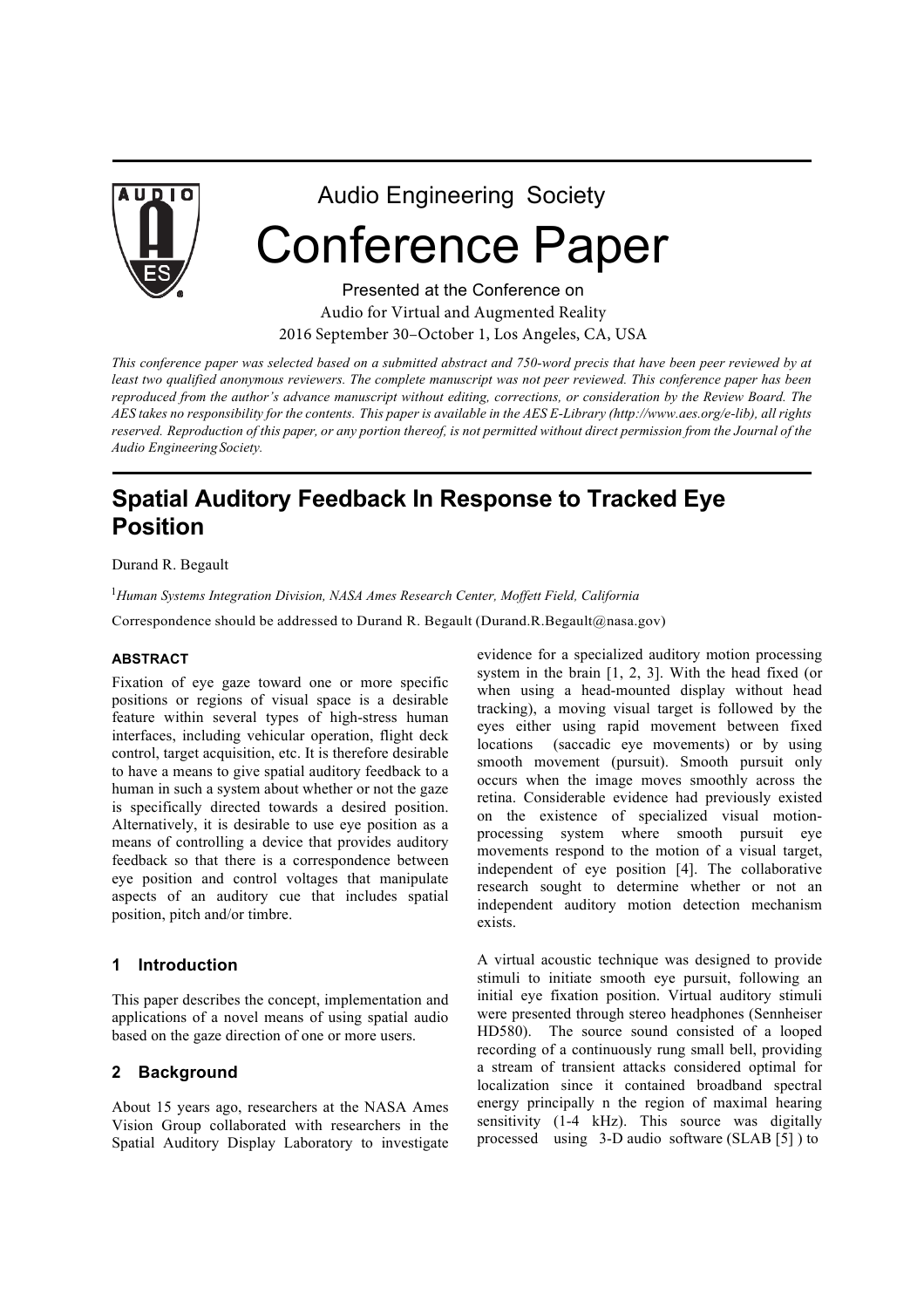simulate binaural audio cues (interaural time, intensity, and spectral cues) that would result from an actual moving sound source. The spectral cues were computed using each individual observer's measured head-related impulse responses (HRIRs) using a blocked meatus technique [6]. Minimum phase approximations of the individualized HRIRs were used to generate the stimuli. Sound trajectories were rendered by dynamically updating the filter coefficients and interaural time differences of the minimum-phase HRIRs in real time using the parameter cross-fading method described in detail in [7].

Participants' eye movements followed the motion of a virtual auditory target with a combination of pursuit and saccades. Figure 1 shows sample eye position and velocity traces for the two observers. Periods of pursuit (vertical arrows) would generally precede the initial saccade (leftward arrows), as has been reported for visually driven pursuit [4]. The instantaneous position of the auditory target at the moment of pursuit onset was in the opposite direction. This supports the proposition that pursuit of a moving auditory target can be driven by the auditory motion signal alone, even when in conflict with any potential auditory position cue [3].



Figure 1. Oculomotor response to auditory motion. Raw eye position (a,b) and velocity (c,d) traces for two observers for an auditory target moving at 60°/s. Time zero is when the fixation spot was extinguished. Vertical arrows indicate initial periods of pre-saccadic smooth pursuit. Leftward arrows indicate saccades evident from their stereotyped rapid change in position and large peak in velocity (from [3]).

#### **3 Conceptual Approach**

Fundamentally, spatial auditory feedback is potentially useful not only for motivating smooth pursuit in experimental contexts. That success motivated development of several applications concepts that someday may prove potentially useful. Since the time of our initial experiments, the use of eye-position sensitive technologies has become more mainstream (such as used on some Samsung Galaxy PDAs). There has been related nascent research in applications for the blind and for perceptual research [8, 9]. The concepts presented here have motivated the development of rough prototypes and demonstrations over the years aimed primarily at improving performance in a human factors context. They include intra-viewer feedback; human-machine interaction; and collaborative viewer feedback.

Fixation of eye gaze toward one or more specific positions or regions of visual space is a desirable feature within several types of high-stress human interfaces, including vehicular operation, flight deck control, target acquisition, etc. It is therefore desirable to have a means to give feedback to a human in such a system about whether or not the gaze is specifically directed towards the desired position. Alternatively, it may be desirable to use eye position as a means of controlling a device that provides auditory feedback or auditory sound in general, so that there is a correspondence between eye position and control voltages that manipulate aspects of an auditory cue delivered by a sound synthesis engine, including spatial position, pitch and/or timbre.

A general description of an implementation approach we have used is shown in Figure 2. Eye tracking hardware and software provide a data stream at a relatively rapid rate. The update rate and consequent moment-to-moment position data is typically greater and "jittery" than a desired rate of change in virtual audio position for indicating a gaze direction (as opposed to smooth pursuit). Since saccades can cause rapid changes in position whose velocity exceeds perceptually useful auditory movement velocities, the first component of our approach involves a temporalspatial smoothing algorithm that low-pass filters and/or integrates positional-temporal information. In this way the averaged gaze direction can be discerned over an interval instead of "instantaneous" eye position.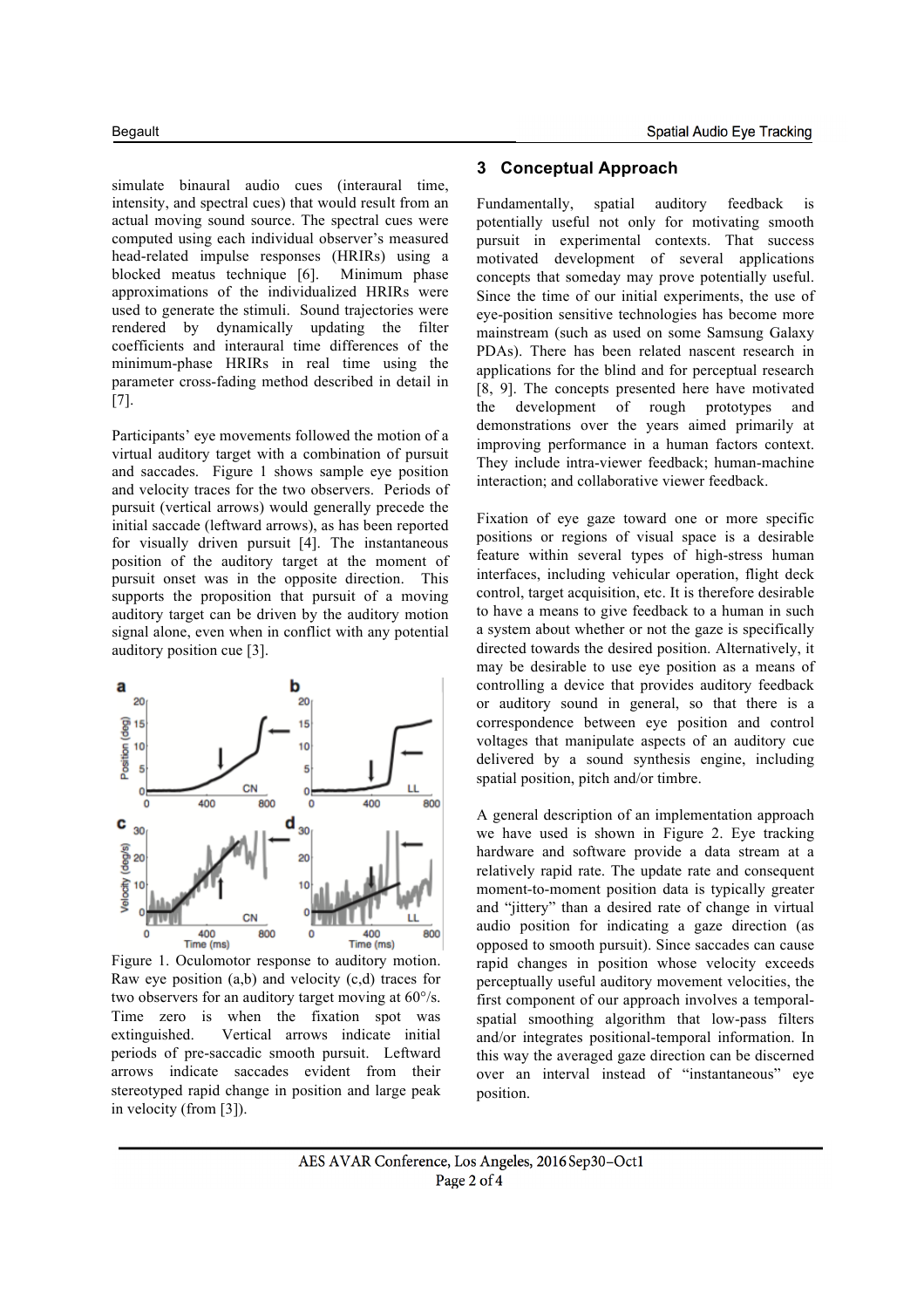

Figure 2. System block diagram.

A non-linear mapping from the smoothed eye position to the position of the auditory cue is the second component of our approach. A particular individual's perceptual mapping of auditory space in relationship to auditory cues heard in actual space may require re-mapping from "intended" to "perceived" positions. In many cases it may be more practical to actually 'exaggerate' the auditory positional cue relative to the eye position. For instance the eyes may have a maximal lateral displacement of  $+/- 40$  degrees, but cueing to  $+/- 90$ degrees may provide a more reliable cue. More complex mappings may be appropriate depending on the task.

A final component includes audio cueing logic that provides feedback only when certain circumstances are met. For instance, when the user's gaze has drifted away from an intended position, the logic may be to provide auditory feedback, but otherwise, to be silent. The sound playback logic also contains means for communicating control voltages to an audio tone generator, or alternatively, a spatial sound-rendering device.

Data input regarding head position is necessary when eye position must be oriented towards a target in the external environment. In collaborative user scenarios, head tracking data from multiple sources must be accounted for.

# **4 Applications**

Deficiencies in smooth pursuit and visual scanning in general are evident in persons afflicted by schizophrenia, autism, trauma, or drugs and alcohol. Autism spectrum disorder can include traits such as disengagement manifested by lack of eye contact in gaze direction. Eye tracking technologies have been proposed as a research tool and possible diagnostic for early autism in [10]. It may or may not be possible to use auditory feedback as part of a

behavioral therapy approach to provide positive feedback when eye contact is made towards a particular target.

Fixation of eye gaze toward one or more specific positions or regions of visual space is a desirable feature within several types of high-stress human interfaces, including vehicular operation, flight deck control, target acquisition, etc. The efficacy of using spatial auditory cues for target acquisition in a "headup" auditory display is described in [11]. For target acquisition, feedback can be provided to a user about whether or not the gaze is specifically directed towards a desired direction. For example, a tone representing a target can be generated from a specific position, and another tone can be generated from the user's gaze direction; when the tones overlap in virtual space, the user is cued that they are looking in the intended direction.

Another human factors scenario concerns situational awareness and visual scanning. It is possible to not only direct the gaze of a user with spatial audio, but also to inform the user when they have drifted from an intended position, as well as to provide information about the current position of the eye. Visual scanning out-the-window or across a horizon is an important safety factor in everyday navigation tasks such as driving a car, and in specialized tasks such as air traffic control. Fatigue can cause a lack of visual scanning. One possible application method for improving vigilance would be to periodically create a moving spatial auditory cue that a user would be trained to visually follow, either with or without a secondary auditory cue that tracked their own eye position (for instance, when not following the cue tone for a certain time interval).

It may be desirable to use eye position as a means of controlling a device that provides auditory feedback or auditory sound in general, so that there is a correspondence between eye position and control voltages that manipulate aspects of an auditory cue delivered by an audio tone generator, including spatial position, pitch and/or timbre. Complex interactions within applications such as gaming sound design or new electronic music instruments are limited only by imagination.

In a "collaborative" scenario, one person is informed by spatial auditory cues of the direction and duration of the gaze of a second person.